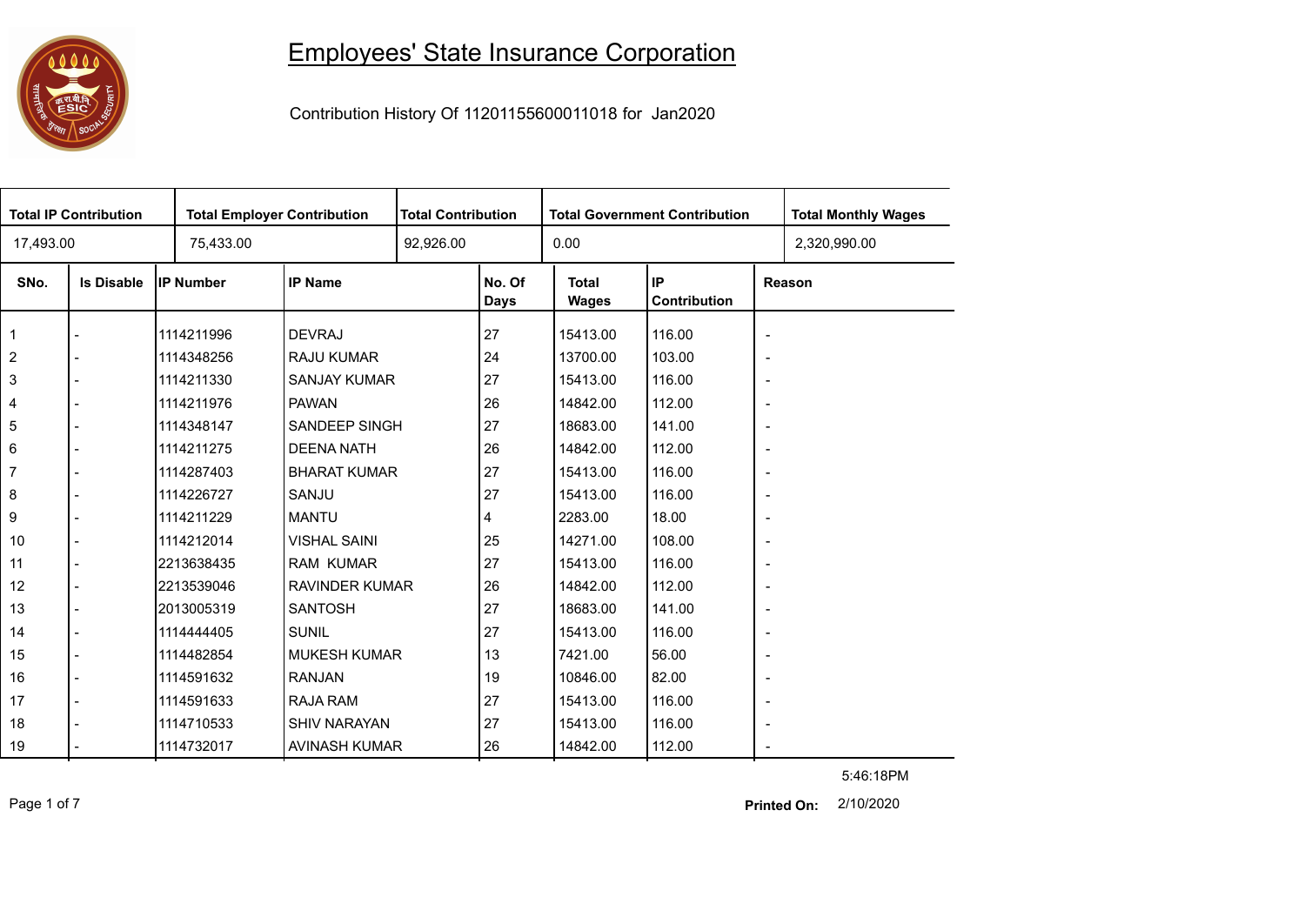| SNo. | <b>Is Disable</b> | <b>IP Number</b> | <b>IP Name</b>             | No. Of      | <b>Total</b> | IP           | <b>Reason</b>            |
|------|-------------------|------------------|----------------------------|-------------|--------------|--------------|--------------------------|
|      |                   |                  |                            | <b>Days</b> | <b>Wages</b> | Contribution |                          |
| 20   |                   | 1114732018       | <b>ASHA DAS</b>            | 27          | 15413.00     | 116.00       |                          |
| 21   |                   | 1114755817       | SUDHA DEVI                 | 26          | 14842.00     | 112.00       |                          |
| 22   |                   | 1114827115       | <b>RAVINDRA</b>            | 0           | 0.00         | 0.00         | <b>Left Service</b>      |
| 23   |                   | 1114897129       | <b>SHRVAN KUMAR MANDAL</b> | 26          | 14842.00     | 112.00       | $\overline{\phantom{a}}$ |
| 24   |                   | 1114929226       | <b>SACHIN KUMAR</b>        | 0           | 0.00         | 0.00         | On Leave                 |
| 25   |                   | 1114929236       | <b>SAVITRI</b>             | 25          | 14271.00     | 108.00       | $\overline{\phantom{a}}$ |
| 26   |                   | 1114929247       | <b>SONU KUMAR</b>          | 26          | 14842.00     | 112.00       | ÷,                       |
| 27   |                   | 1114929250       | <b>UTTAM SINGH</b>         | 22          | 12559.00     | 95.00        | ÷,                       |
| 28   |                   | 1115050846       | <b>ARUN KUMAR</b>          | 27          | 15413.00     | 116.00       |                          |
| 29   |                   | 1115093056       | PAVNESH KUMAR              | 27          | 15413.00     | 116.00       |                          |
| 30   |                   | 1115093049       | SUBHASH CHANDRA            | 27          | 15413.00     | 116.00       |                          |
| 31   |                   | 1115112932       | <b>DILIP KUMAR</b>         | 27          | 15413.00     | 116.00       |                          |
| 32   |                   | 1114382611       | NARENDRA SINGH             | 0           | 0.00         | 0.00         | Left Service             |
| 33   |                   | 1115201020       | ARUN YADAV                 | 26          | 14842.00     | 112.00       | $\overline{\phantom{a}}$ |
| 34   |                   | 1115201046       | <b>ANITA</b>               | 27          | 15413.00     | 116.00       | $\overline{\phantom{a}}$ |
| 35   |                   | 1115219688       | <b>MANISH KUMAR</b>        | 27          | 15413.00     | 116.00       |                          |
| 36   |                   | 1115219682       | <b>KAPIL</b>               | 27          | 15413.00     | 116.00       |                          |
| 37   |                   | 1115256045       | <b>PYARE LAL</b>           | 6           | 3425.00      | 26.00        |                          |
| 38   |                   | 1115270867       | PREMNARAYAN                | 26          | 14842.00     | 112.00       |                          |
| 39   |                   | 1115270875       | <b>CHANDNI</b>             | 24          | 13700.00     | 103.00       |                          |
| 40   |                   | 1115270881       | SURAJ KUMAR                | 27          | 15413.00     | 116.00       |                          |
| 41   |                   | 2013713287       | <b>SARVINDER</b>           | 27          | 15413.00     | 116.00       |                          |
| 42   |                   | 1014040234       | <b>BABITA</b>              | 26          | 14842.00     | 112.00       | $\overline{\phantom{a}}$ |
| 43   |                   | 1114806728       | MD RIZWAN ALAM             | 24          | 13700.00     | 103.00       |                          |
| 44   |                   | 1115396112       | <b>KARTIK</b>              | 10          | 5708.00      | 43.00        |                          |
| 45   |                   | 1115396117       | RAGHUNANDAN KUMAR          | 26          | 14842.00     | 112.00       |                          |
| 46   |                   | 1115433634       | <b>RAKESH KUMAR</b>        | 27          | 15413.00     | 116.00       |                          |
|      |                   |                  | <b>NAMDEV</b>              |             |              |              |                          |
| 47   |                   | 1115455368       | <b>SURUCHI</b>             | 26          | 14842.00     | 112.00       |                          |
| 48   |                   | 1115455377       | <b>HARISH KUMAR</b>        | 26          | 14842.00     | 112.00       |                          |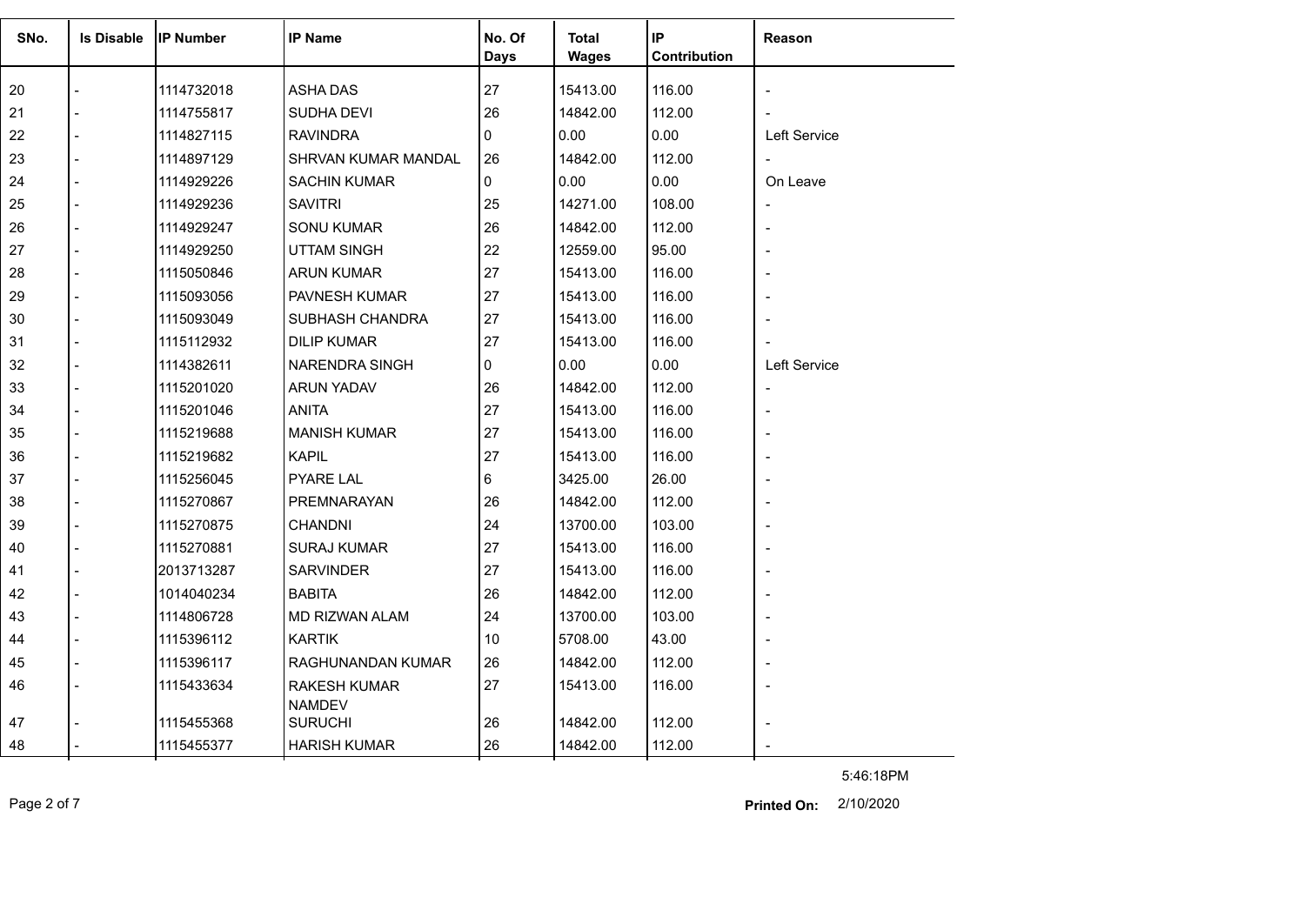| SNo. | <b>Is Disable</b> | <b>IP Number</b> | <b>IP Name</b>                       | No. Of      | <b>Total</b> | IP           | Reason                   |
|------|-------------------|------------------|--------------------------------------|-------------|--------------|--------------|--------------------------|
|      |                   |                  |                                      | <b>Days</b> | <b>Wages</b> | Contribution |                          |
| 49   |                   | 1115070046       | <b>BRAJENDRA KUMAR</b>               | 27          | 15413.00     | 116.00       |                          |
| 50   |                   | 1013823285       | <b>SHAMBHOO</b>                      | 27          | 18683.00     | 141.00       |                          |
| 51   |                   | 1115487427       | <b>RAM MOHAN</b>                     | 0           | 0.00         | 0.00         | <b>Left Service</b>      |
| 52   |                   | 1115487433       | <b>SACHIN</b>                        | 27          | 15413.00     | 116.00       | $\blacksquare$           |
| 53   |                   | 1013634471       | <b>VIPIN</b>                         | 25          | 14271.00     | 108.00       |                          |
| 54   |                   | 1013645087       | SURENDER-1                           | 27          | 15413.00     | 116.00       |                          |
| 55   |                   | 1014012424       | <b>LOKENDER KUMAR</b>                | 27          | 15413.00     | 116.00       |                          |
| 56   |                   | 1013847198       | <b>PRABHA</b>                        | 21          | 11988.00     | 90.00        |                          |
| 57   |                   | 1014056066       | <b>RAVI KUMAR</b>                    | 26          | 14842.00     | 112.00       | $\overline{\phantom{a}}$ |
| 58   |                   | 1014046982       | <b>HIRA LAL SAHU</b>                 | 27          | 15413.00     | 116.00       |                          |
| 59   |                   | 1014375658       | <b>BAMBAM KUMAR</b><br><b>PASWAN</b> | 24          | 13700.00     | 103.00       |                          |
| 60   |                   | 1014099772       | <b>SHARWAN KUMAR RAM</b>             | 27          | 15413.00     | 116.00       |                          |
| 61   |                   | 1014335081       | MANOJ KUMAR SAH                      | 0           | 0.00         | 0.00         | Left Service             |
| 62   |                   | 1014356137       | <b>RUMA</b>                          | 21          | 11988.00     | 90.00        | $\blacksquare$           |
| 63   |                   | 1014178107       | ANUBHAV SINGH                        | 27          | 15413.00     | 116.00       |                          |
| 64   |                   | 1014236394       | <b>BHUPENDER</b>                     | 27          | 15413.00     | 116.00       |                          |
| 65   |                   | 1014178106       | MUKESH KUMAR GUPTA                   | 26          | 14842.00     | 112.00       |                          |
| 66   |                   | 1115487421       | <b>YOGESH</b>                        | 27          | 15413.00     | 116.00       | ÷,                       |
| 67   | $\overline{a}$    | 1013634345       | SONU kumar gupta                     | 27          | 18683.00     | 141.00       |                          |
| 68   |                   | 1014254513       | POOJA KUMARI                         | 27          | 15413.00     | 116.00       |                          |
| 69   |                   | 2013796494       | <b>MOHINI</b>                        | 27          | 15413.00     | 116.00       |                          |
| 70   |                   | 1013634472       | <b>CHANDER PAL</b>                   | 23          | 13129.00     | 99.00        |                          |
| 71   |                   | 1115507078       | <b>RUBI CHAUBE</b>                   | $\Omega$    | 0.00         | 0.00         | Left Service             |
| 72   |                   | 1115507018       | <b>MANOHAR PASWAN</b>                | 27          | 15413.00     | 116.00       | $\overline{\phantom{a}}$ |
| 73   |                   | 1115523767       | <b>NEERAJ KUMAR</b>                  | 26          | 14842.00     | 112.00       |                          |
| 74   |                   | 1115523790       | <b>AMIT KUMAR</b>                    | 26          | 14842.00     | 112.00       |                          |
| 75   |                   | 1115523799       | SAWAN PASWAN                         | 0           | 0.00         | 0.00         | Left Service             |
| 76   |                   | 1115543462       | <b>SUNIL</b>                         | 23          | 13129.00     | 99.00        |                          |
| 77   |                   | 1115543478       | KAILASH PASWAN                       | $\Omega$    | 0.00         | 0.00         | Left Service             |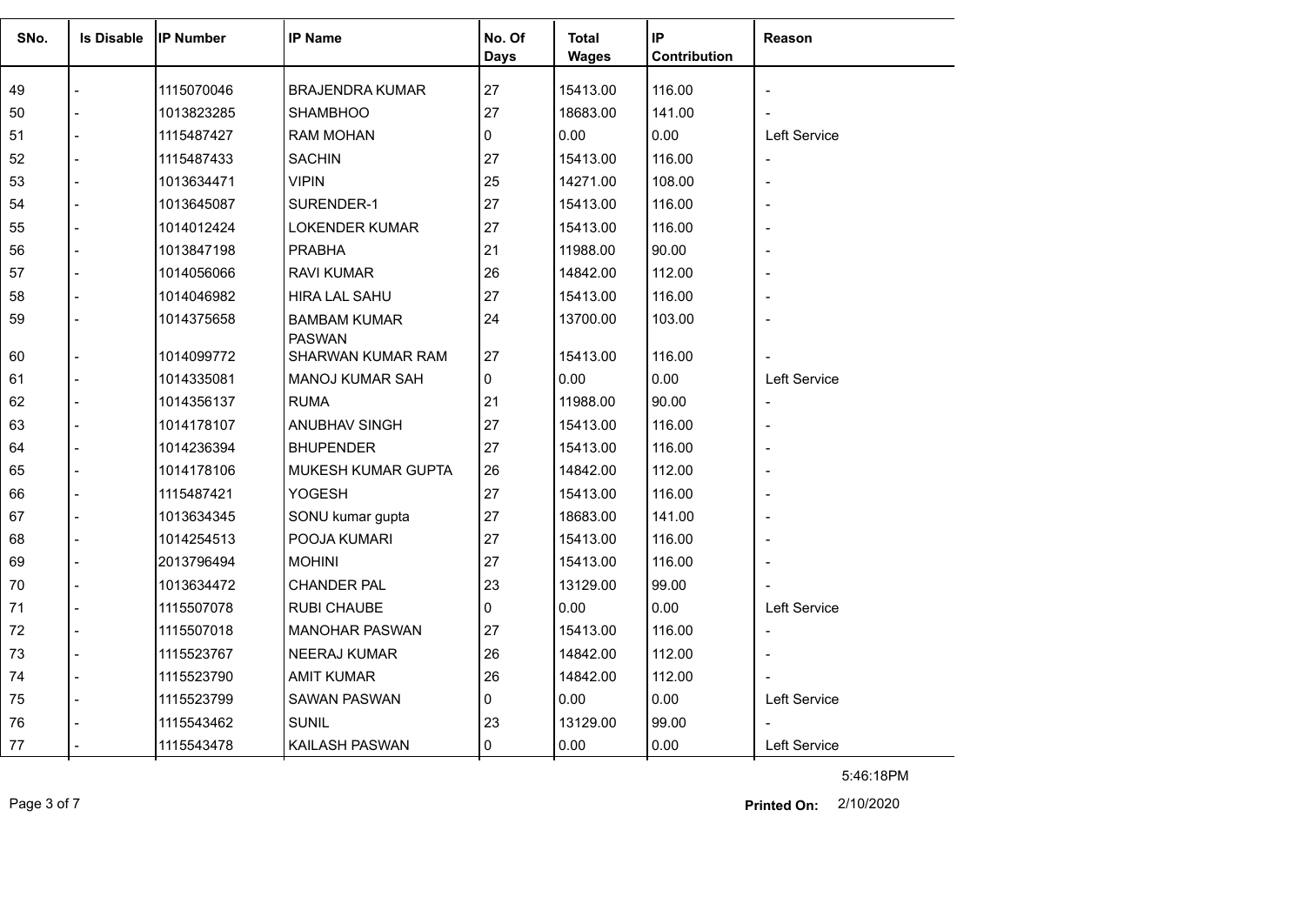| SNo. | <b>Is Disable</b> | <b>IP Number</b> | <b>IP Name</b>         | No. Of | <b>Total</b> | IP<br>Contribution | Reason                   |
|------|-------------------|------------------|------------------------|--------|--------------|--------------------|--------------------------|
|      |                   |                  |                        | Days   | <b>Wages</b> |                    |                          |
| 78   |                   | 1115543485       | NIPU DEVI              | 22     | 12559.00     | 95.00              |                          |
| 79   |                   | 1115543500       | <b>MILAN CHELL</b>     | 22     | 12559.00     | 95.00              |                          |
| 80   |                   | 1115543576       | <b>MO NADEEM</b>       | 0      | 0.00         | 0.00               | Left Service             |
| 81   |                   | 1115543652       | PREM CHAND             | 24     | 13700.00     | 103.00             |                          |
| 82   |                   | 1115543667       | <b>VISHAL KUMAR</b>    | 0      | 0.00         | 0.00               | Left Service             |
| 83   |                   | 1115543747       | <b>PARDEEP</b>         | 24     | 13700.00     | 103.00             | $\overline{\phantom{a}}$ |
| 84   |                   | 1115561340       | <b>MUINUDDEEN</b>      | 23     | 13129.00     | 99.00              |                          |
| 85   |                   | 1115561358       | <b>RAJESH</b>          | 26     | 14842.00     | 112.00             |                          |
| 86   |                   | 1115561362       | <b>RAHUL KUMAR</b>     | 24     | 13700.00     | 103.00             |                          |
| 87   |                   | 1115561370       | <b>ASHOK SHARMA</b>    | 0      | 0.00         | 0.00               | Left Service             |
| 88   |                   | 1115561375       | PINTU GAUTAM           | 24     | 13700.00     | 103.00             |                          |
| 89   |                   | 1115561389       | <b>RAJESH KUMAR</b>    | 24     | 13700.00     | 103.00             |                          |
| 90   |                   | 1115561397       | <b>MD SALMAN</b>       | 6      | 3425.00      | 26.00              |                          |
| 91   |                   | 1115561412       | RAM ROOP               | 20     | 11417.00     | 86.00              |                          |
| 92   |                   | 1115561424       | <b>DEEPAK BHILWARA</b> | 21     | 11988.00     | 90.00              |                          |
| 93   |                   | 1115543719       | <b>RANI KASHYAP</b>    | 27     | 15413.00     | 116.00             |                          |
| 94   |                   | 1115543734       | <b>ASHISH KUMAR</b>    | 24     | 13700.00     | 103.00             |                          |
| 95   |                   | 1115577400       | <b>SUNIL KUMAR</b>     | 27     | 15413.00     | 116.00             |                          |
| 96   |                   | 1115577412       | ANUJ KUMAR             | 27     | 15413.00     | 116.00             |                          |
| 97   |                   | 1115577415       | AMARJEET KUMAR         | 16     | 9134.00      | 69.00              |                          |
| 98   |                   | 1115577444       | <b>RAM KUMAR</b>       | 26     | 14842.00     | 112.00             |                          |
| 99   |                   | 1115577456       | SHIVENDER KUMAR        | 27     | 15413.00     | 116.00             |                          |
| 100  |                   | 1013926536       | SUDHANSHU              | 24     | 13700.00     | 103.00             |                          |
| 101  |                   | 1013847195       | <b>DINESH</b>          | 27     | 15413.00     | 116.00             |                          |
| 102  |                   | 1014012415       | <b>ANIRUDH</b>         | 23     | 13129.00     | 99.00              |                          |
| 103  |                   | 1115577466       | <b>DEEPAK SINGH</b>    | 27     | 15413.00     | 116.00             |                          |
| 104  |                   | 1115578231       | <b>NITESH KUMAR</b>    | 25     | 14271.00     | 108.00             |                          |
| 105  |                   | 1115577499       | SWALEHA BANO           | 27     | 15413.00     | 116.00             |                          |
| 106  |                   | 1014081622       | <b>MANOJ</b>           | 27     | 15413.00     | 116.00             |                          |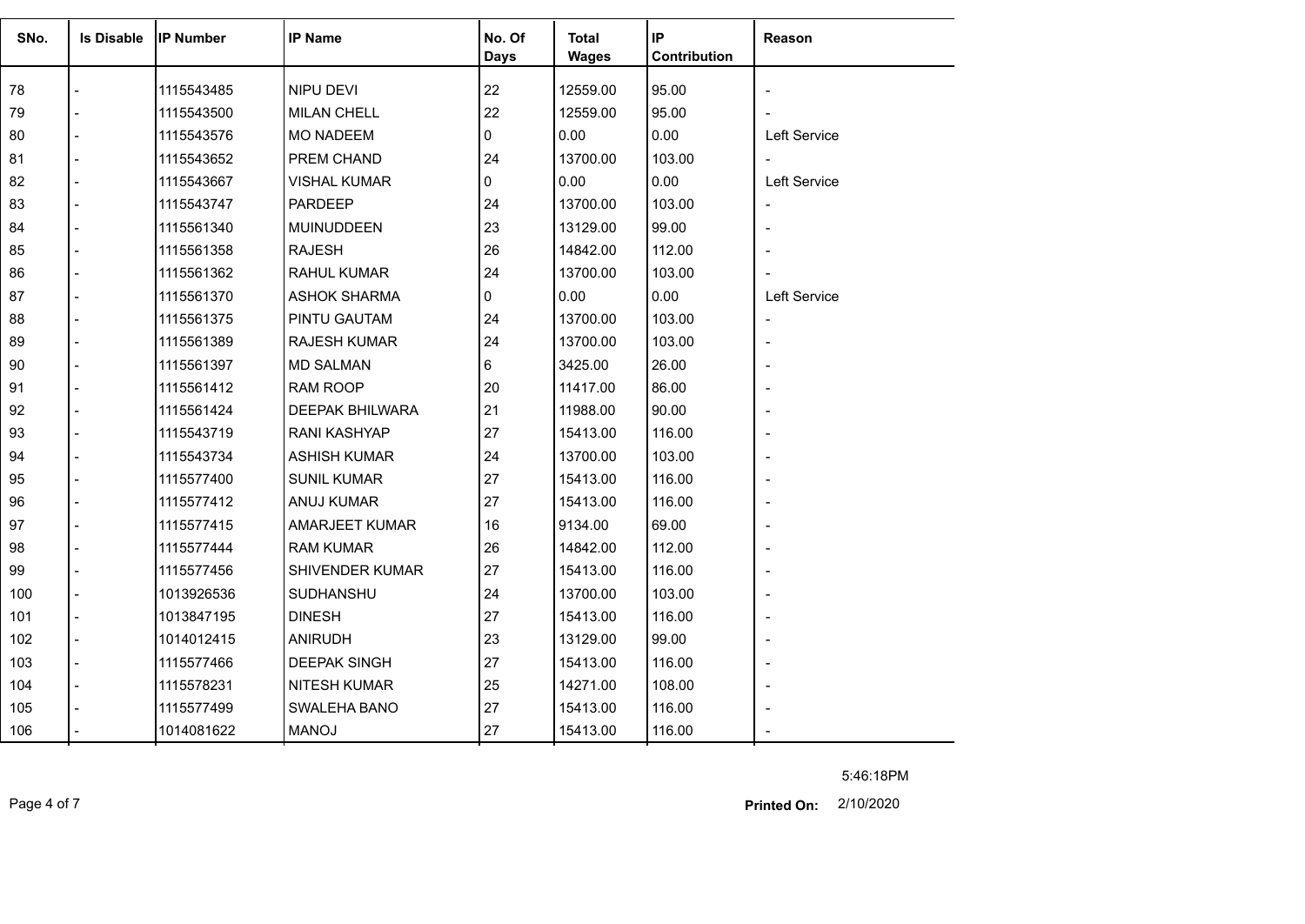| SNo. | <b>Is Disable</b> | <b>IP Number</b> | <b>IP Name</b>         | No. Of<br><b>Days</b> | <b>Total</b><br><b>Wages</b> | IP<br>Contribution | Reason                   |
|------|-------------------|------------------|------------------------|-----------------------|------------------------------|--------------------|--------------------------|
|      |                   |                  |                        |                       |                              |                    |                          |
| 107  |                   | 1014344965       | <b>VEERENDRA</b>       | 27                    | 15413.00                     | 116.00             |                          |
| 108  |                   | 1014392594       | KAILASH DEVI           | 27                    | 15413.00                     | 116.00             |                          |
| 109  |                   | 1013634351       | <b>NARENDER</b>        | 26                    | 14842.00                     | 112.00             | $\overline{\phantom{a}}$ |
| 110  |                   | 1014046979       | MOHD. KURBAN           | 27                    | 15413.00                     | 116.00             |                          |
| 111  |                   | 1014170728       | <b>ANKUR GAUTAM</b>    | 27                    | 15413.00                     | 116.00             |                          |
| 112  |                   | 1013578727       | CHANCHAL               | 0                     | 0.00                         | 0.00               | Left Service             |
| 113  |                   | 1115577511       | <b>SURAJ</b>           | 25                    | 14271.00                     | 108.00             | $\overline{\phantom{a}}$ |
| 114  |                   | 1115577516       | <b>MANOJ KUMAR</b>     | 27                    | 15413.00                     | 116.00             | $\blacksquare$           |
| 115  |                   | 1115577524       | PRAKASH SINGH BISHT    | 27                    | 15413.00                     | 116.00             |                          |
| 116  |                   | 1014046981       | MURTAZA ANSARI         | 27                    | 15413.00                     | 116.00             |                          |
| 117  |                   | 1014401601       | <b>RAJESH</b>          | 0                     | 0.00                         | 0.00               | On Leave                 |
| 118  |                   | 1013799153       | <b>BHUPENDER</b>       | 27                    | 15413.00                     | 116.00             | $\overline{\phantom{a}}$ |
| 119  |                   | 1013926537       | ANUJ SHARMA            | 26                    | 14842.00                     | 112.00             | $\overline{\phantom{a}}$ |
| 120  |                   | 1014081633       | <b>RAJ SINGH</b>       | 27                    | 15413.00                     | 116.00             |                          |
| 121  |                   | 1115577534       | PRADEEP KUMAR SINGH    | 27                    | 18683.00                     | 141.00             |                          |
| 122  |                   | 1014170729       | <b>CHANDAN KUMAR</b>   | 17                    | 9704.00                      | 73.00              |                          |
| 123  |                   | 1013830165       | SANDEEP                | 25                    | 14271.00                     | 108.00             |                          |
| 124  |                   | 1115577541       | <b>DEEPAK</b>          | 23                    | 13129.00                     | 99.00              |                          |
| 125  |                   | 1014210650       | <b>RAJ KUMAR</b>       | 27                    | 15413.00                     | 116.00             |                          |
| 126  |                   | 1013958649       | RAJ KUMAR YADAV        | 0                     | 0.00                         | 0.00               | On Leave                 |
| 127  |                   | 1115595296       | RAKESH KUMAR JHA       | 26                    | 14842.00                     | 112.00             | $\overline{\phantom{a}}$ |
| 128  |                   | 1115595304       | <b>NAR SINGH KUMAR</b> | 27                    | 15413.00                     | 116.00             |                          |
| 129  |                   | 1115595324       | <b>INDRAWATI</b>       | 25                    | 14271.00                     | 108.00             |                          |
| 130  |                   | 1115595331       | <b>KAMLESH KUMAR</b>   | 27                    | 15413.00                     | 116.00             |                          |
| 131  |                   | 1115595345       | <b>KOMAL KUMARI</b>    | 26                    | 14842.00                     | 112.00             | $\overline{a}$           |
| 132  |                   | 1115595354       | <b>ANJU</b>            | 25                    | 14271.00                     | 108.00             |                          |
| 133  |                   | 1115595365       | <b>MANOJ PASWAN</b>    | 27                    | 15413.00                     | 116.00             |                          |
| 134  |                   | 1115595373       | SHIVAM SINGH           | 27                    | 15413.00                     | 116.00             |                          |
| 135  |                   | 1115595395       | <b>NEETU</b>           | 25                    | 14271.00                     | 108.00             |                          |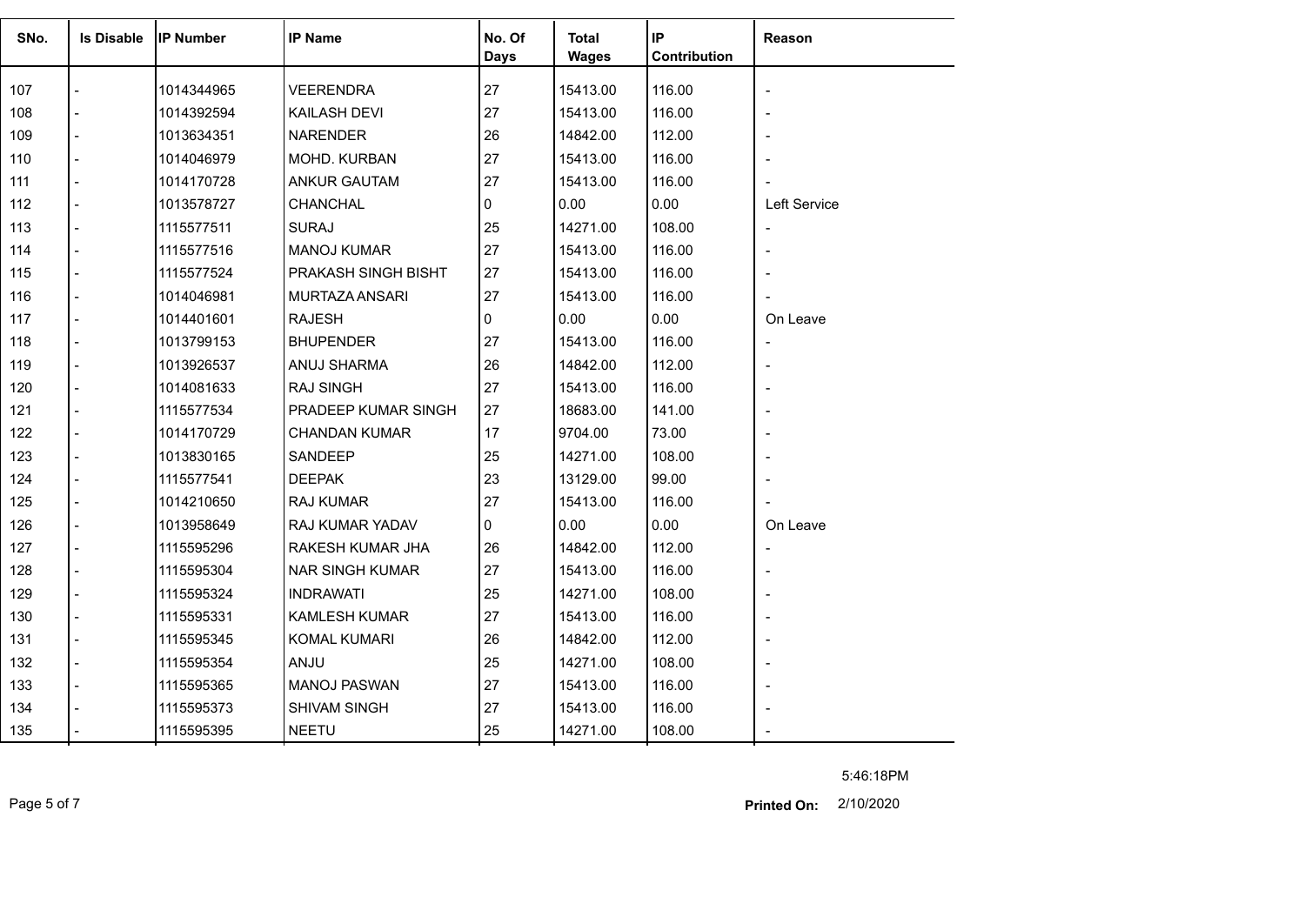| SNo. | <b>Is Disable</b> | <b>IP Number</b> | <b>IP Name</b>            | No. Of<br><b>Days</b> | <b>Total</b><br><b>Wages</b> | IP<br>Contribution | Reason                   |
|------|-------------------|------------------|---------------------------|-----------------------|------------------------------|--------------------|--------------------------|
| 136  |                   | 1114400418       | <b>GYAN SINGH</b>         | 27                    | 15413.00                     | 116.00             | $\overline{\phantom{a}}$ |
| 137  |                   | 1115595429       | SONU KUMAR PASVAN         | 26                    | 14842.00                     | 112.00             |                          |
| 138  |                   | 1114672235       | <b>CHINTOO MANDAL</b>     | 0                     | 0.00                         | 0.00               | Left Service             |
| 139  |                   | 1115612860       | <b>MANJU</b>              | $\mathbf{0}$          | 0.00                         | 0.00               | Left Service             |
| 140  |                   | 1115612863       | <b>PREETI</b>             | 27                    | 15413.00                     | 116.00             |                          |
| 141  |                   | 1115612873       | <b>KULDEEP KUMAR</b>      | 27                    | 15413.00                     | 116.00             | $\overline{\phantom{a}}$ |
| 142  |                   | 1115612881       | <b>RITU</b>               | 26                    | 14842.00                     | 112.00             | $\overline{\phantom{a}}$ |
| 143  | $\overline{a}$    | 1115612901       | <b>MANISHI</b>            | 23                    | 13129.00                     | 99.00              |                          |
| 144  |                   | 1013684162       | <b>ANIL KUMAR</b>         | 26                    | 14842.00                     | 112.00             |                          |
| 145  |                   | 1115622121       | <b>RAJEEV KUMAR</b>       | 26                    | 14842.00                     | 112.00             | $\overline{\phantom{0}}$ |
| 146  |                   | 1115622125       | <b>GOPAL</b>              | 26                    | 14842.00                     | 112.00             |                          |
| 147  |                   | 1115627606       | <b>DEEPIKA</b>            | 18                    | 10275.00                     | 78.00              |                          |
| 148  |                   | 1115622128       | PHAHIMUDDEEN              | 27                    | 15413.00                     | 116.00             | $\overline{\phantom{a}}$ |
| 149  |                   | 1115614456       | VICKY KUMAR               | 27                    | 15413.00                     | 116.00             |                          |
| 150  |                   | 1115627609       | <b>KAMAL KISHOR</b>       | 27                    | 15413.00                     | 116.00             |                          |
| 151  |                   | 1114211758       | <b>MAMTA</b>              | 26                    | 14842.00                     | 112.00             |                          |
| 152  |                   | 1115643544       | <b>BHANU PRATAP SINGH</b> | 26                    | 14842.00                     | 112.00             |                          |
| 153  |                   | 1115643536       | <b>KULDEEP KUMAR</b>      | 20                    | 11417.00                     | 86.00              | $\overline{a}$           |
| 154  |                   | 1115643527       | <b>VIKAS KUMAR SAH</b>    | 26                    | 14842.00                     | 112.00             |                          |
| 155  |                   | 1115634407       | <b>ANIL</b>               | 13                    | 7421.00                      | 56.00              |                          |
| 156  |                   | 1115634387       | <b>MUKESH KUMAR</b>       | 27                    | 15413.00                     | 116.00             |                          |
| 157  |                   | 1115634393       | <b>RAM ASHISH</b>         | 26                    | 14842.00                     | 112.00             |                          |
| 158  |                   | 1115637395       | PRADESH                   | 25                    | 14271.00                     | 108.00             | $\blacksquare$           |
| 159  |                   | 1115634400       | RUPALI RAJ GUPTA          | 26                    | 14842.00                     | 112.00             |                          |
| 160  | $\overline{a}$    | 1114498748       | <b>RANI DEVI</b>          | 26                    | 14842.00                     | 112.00             | L,                       |
| 161  | $\blacksquare$    | 1115643538       | <b>ATUL</b>               | 20                    | 11417.00                     | 86.00              | $\overline{\phantom{a}}$ |
| 162  |                   | 1115652475       | <b>REENA YADAV</b>        | 27                    | 15413.00                     | 116.00             |                          |
| 163  |                   | 1115661046       | AVDHESH KUMAR             | 26                    | 14842.00                     | 112.00             |                          |
| 164  |                   | 1115652474       | <b>SHIVANI</b>            | 24                    | 13700.00                     | 103.00             |                          |